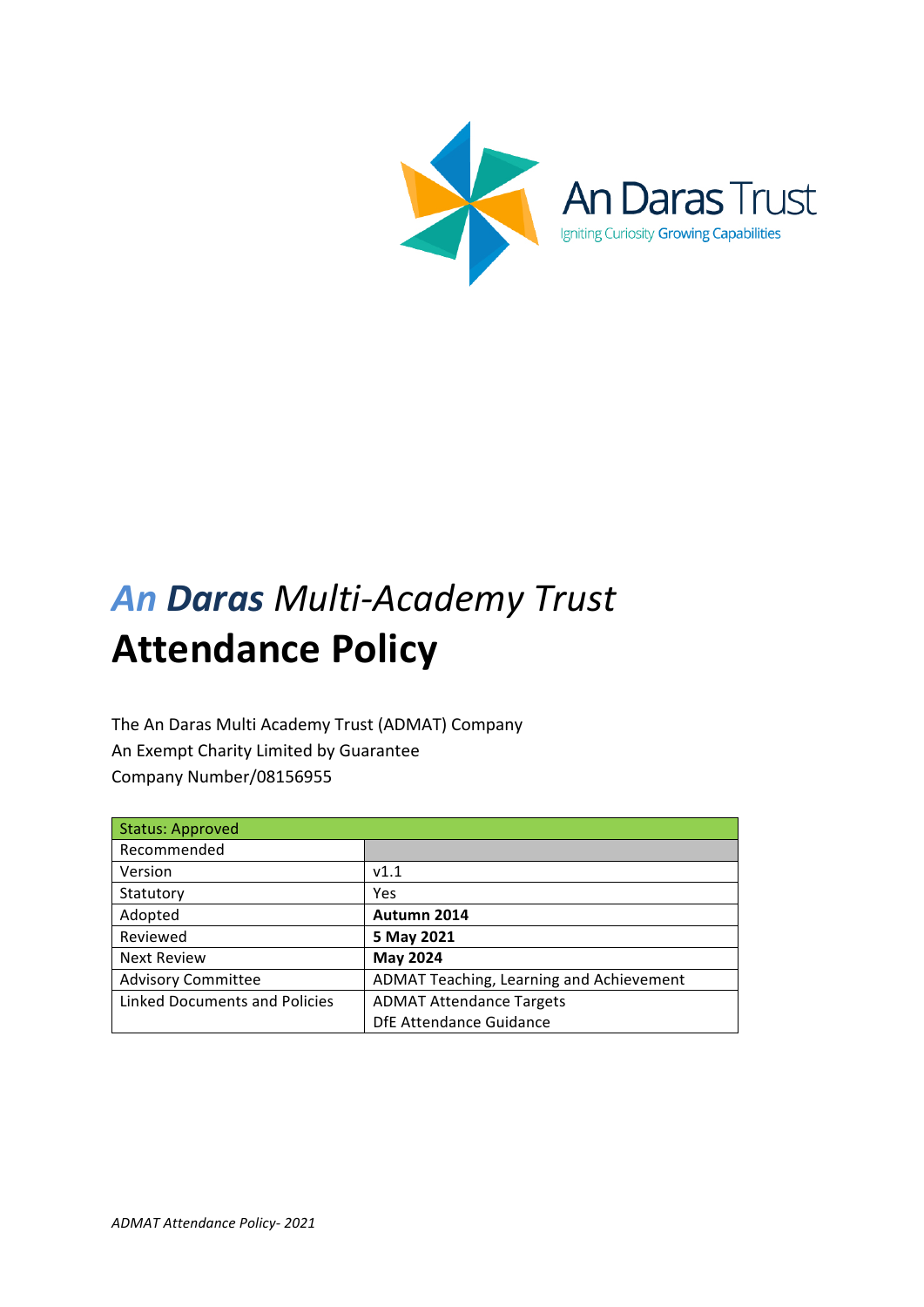## *An Daras Multi-Academy Trust*



### **Attendance Policy**

#### **Rationale:**

Good attendance at school is essential for a child's education and well-being and establishes a positive working ethos early in life. Achieving good attendance for all pupils is therefore a vital part of our home-school relationship.

We are aiming to secure a good attendance record for all pupils and are grateful to our supportive parents and carers who work with us to promote and encourage good attendance by their children.

Trust staff will work with pupils and their families to ensure each pupil attends school regularly and punctually.

100% attendance is always our ultimate goal although we realise that this is not always possible due to illness or other circumstances.

Schools will seek to recognise and reward very good attendance through the issuing of termly rewards to children achieving an excellent attendance percentage.

To meet our objectives all individual Trust schools, have an effective and efficient system of communication with pupils, parents/carers and appropriate agencies to provide mutual information, advice and support regarding the attendance of our pupils.

**95%** attendance is our minimum expectation for all schools (or in line with the current **national average). Our annual aspirational attendance target for Trust schools (and therefore the Trust as a whole) will always be 97%+ overall attendance.** 

#### **Aims:**

1. To further improve the overall attendance percentage of pupils at our schools.

2. To provide support, advice and guidance to parents/carers and pupils.

3. To continue to develop positive and consistent communication between home and the schools.

4. To maintain a systematic approach to gathering and analysing attendance data.

5. To maintain an effective partnership with the Education Welfare Service (EWO) and other agencies. 

6. To recognise the individual needs of each pupil and family with regard to attendance.

#### **Monitoring Attendance and Supporting Families:**

The Trust Board and individual school LGBs/Leadership monitor attendance data regularly. Regular monitoring by school leaders will ensure in individual cases where a child's attendance drops below 90% or if there are any unauthorised absences, this will be discussed at the termly meetings with the Education Welfare Officer (EWO) and an appropriate personalised plan to rectify the issue will be established.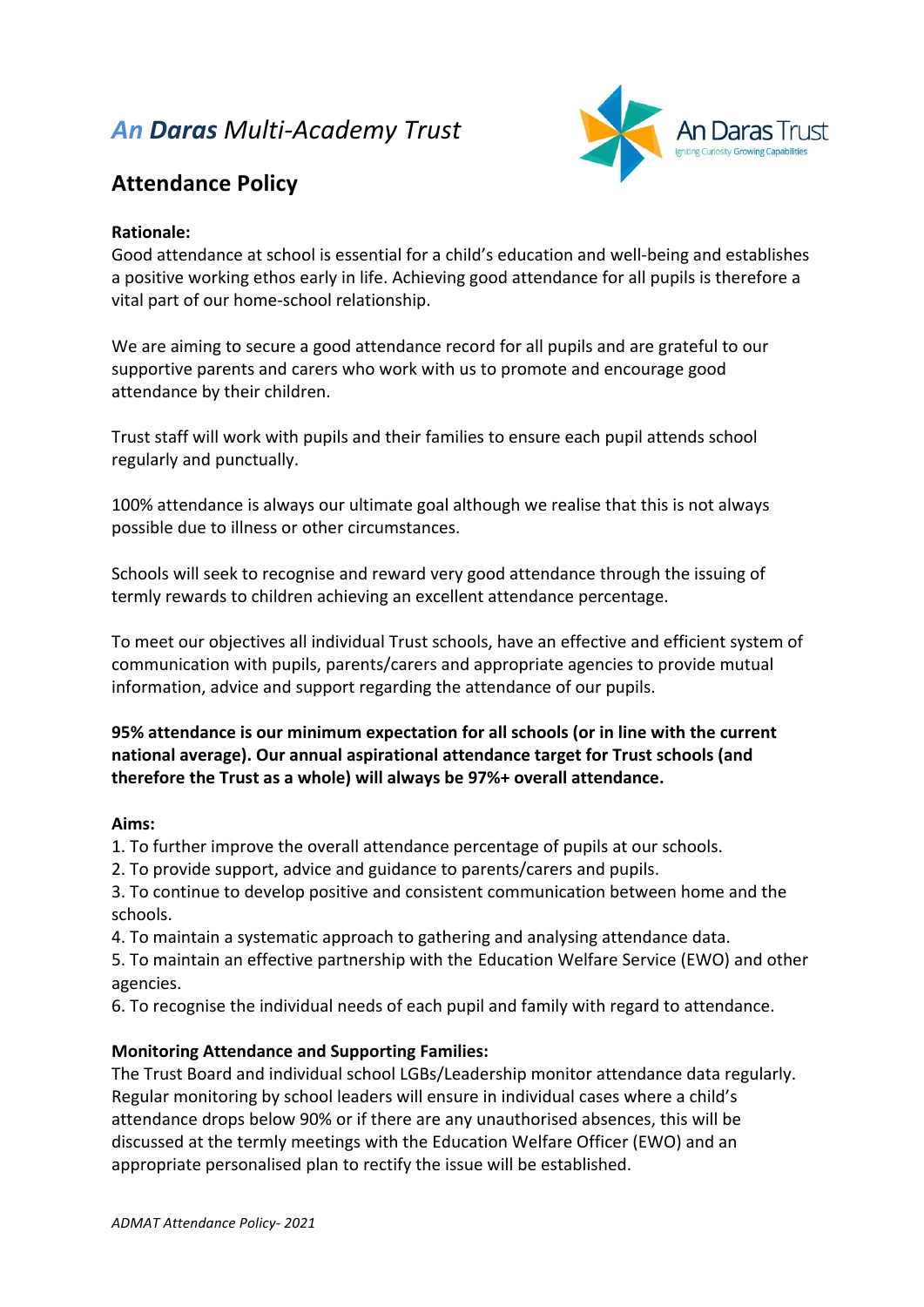Reasons for a child's absence or persistent lateness will be investigated by the school and an informal meeting with parents will be arranged to see what structures and support can be put in place to achieve improvement.

#### **Processes:**

It is essential that the school is informed of the reasons for a child's absence so that it can be recorded accurately.

All absence figures have to be reported to the Local Authority Education Welfare Officer and the Department for Education. Absence data is also recorded on a pupil's annual report.

It is vital that pupils arrive on time for the start of the school day. This positive start establishes a good learning routine for the day.

We expect pupils to be in school ready to line up at 8.55am when the first bell sounds. Pupils arriving after this time must take their child to the main reception office where they will be marked as 'late arrival'. The attendance register officially closes at 9.15am arrival after this time will be marked as 'unauthorised absence' unless there are 'exceptional circumstances'.

#### **Safeguarding and Child Protection:**

The Trust and its schools take the safety of every pupil very seriously and if they do not attend we need to have a prompt and valid reason for their absence. We must be sure that any pupil has not left home in the morning and failed to arrive at their school. This is why we have a Trust policy of immediate contact with parents or carers if we have not been contacted by phone, text, letter or email giving a valid reason for absence.

It is the parent/carers responsibility to inform the school promptly of any absence on the morning of the absence by 9.05am. If no valid reason is provided then this will be coded as an 'unauthorised absence'.

Each school implements guidance from the current **Keeping Children Safe in Education** (KCSIE) document in regard to attendance issues.

#### **Absence due to Ill Health:**

When a pupil is unwell the school should be called on the first morning of absence as early as possible and by 9.05am at the latest. If a phone call or message is not received, the school will attempt to contact the parent on the first day of absence by phone/and or text message.

The school may require a letter explaining the reason why the pupil is not at school. If the school are unable to contact parents/guardians and have no recorded explanation or letter explaining a child's absence it will be recorded as 'unauthorised' and referred to the Educational Welfare Officer.